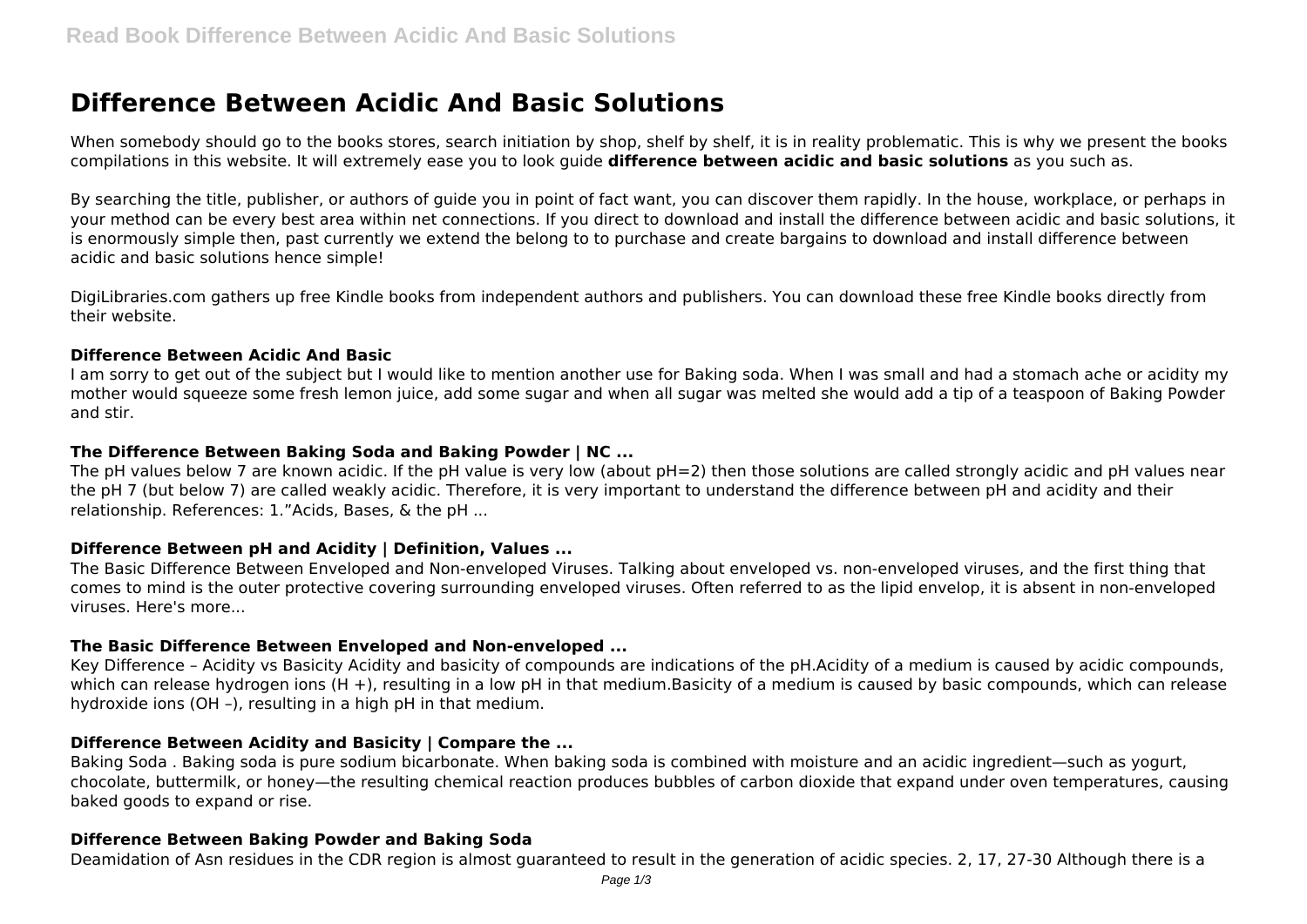minimal difference in the pK a between the side chain of isoAsp and Asp, an antibody and its Fab fragments with isoAsp33 in the light chain CDR1 elute later than the antibody with Asp33 at the same ...

### **Chromatographic analysis of the acidic and basic species ...**

The key difference between MAP and DAP fertilizer is that MAP fertilizer contains about 10% nitrogen, whereas DAP fertilizer contains about 18% nitrogen.. MAP and DAP fertilizer are types of ammonium fertilizers. These fertilizers are widely used for agricultural purposes as sources of nitrogen and phosphorus.Phosphorous is present in the form of P2O5, while nitrogen occurs in the form of ...

# **Difference Between MAP and DAP Fertilizer | Compare the ...**

Difference Between White and Distilled vinegar White vs. Distilled Vinegar Try to look for vinegar at a local market and you will be surprised by just how many kinds you find. There is a staggering 21 kinds of vinegar available commercially. This number does not include the countless homemade types. But out of this vast range, distilled vinegar and white vinegar prove to be […]

# **Difference Between White and Distilled vinegar ...**

pH is a measure of how acidic or how basic a substance is. It is measured on a scale from 1 to 14, with totally pure water right in the middle at 7. As the pH gets closer to 14, a solution is more basic. As the number gets closer to 0, the solution is more acidic. The ideal pH for a pool is between 7.2 and 7.4.

# **The Difference Between pH and Alkalinity | What is pH?**

Home » Cookware » The Basic Differences Between Saucepan vs Pot December 5, 2020 March 27, 2019 by Arthur L. Schwartz For those of you who spend less time in the kitchen, you might consider the function of saucepans and pots the same while they aren't.

#### **The Basic Differences Between Saucepan vs Pot**

The main difference between pKa and pH is that pKa indicates the dissociation of an acid whereas pH indicates the acidity or alkalinity of a system. Key Areas Covered. 1. What is pKa – Definition, Values, Relationship 2. What is pH – Definition, Values, Relationship 3. What is the Difference Between pKa and pH

#### **Difference Between pKa and pH | Definition, Values ...**

Alkaline, or basic, chemicals include baking soda, ammonia and lye. Acidic substances include vinegar, lemon juice and battery acid. Alkalies and acids are at opposite extremes chemically, and will cancel each other out to form a neutral substance when mixed together at equal strengths.

# **What Is the Difference Between Blue & Red Litmus Paper ...**

By nature, basic amino acids are also polar amino acids, and are also hydrophilic, just like the acidic ones. A for Acid, B for Base, C for Conclusion. In conclusion and to summarize: the difference between acidic and basic amino acids is the same as between any acid and base in chemistry and chemical substances.

#### **Acidic and Basic Amino Acids Explained – The Amino Company**

Gold Biotechnology (U.S. Registration No 3,257,927) and Goldbio (U.S. Registration No 3,257,926) are registered trademarks of Gold Biotechnology, Inc.